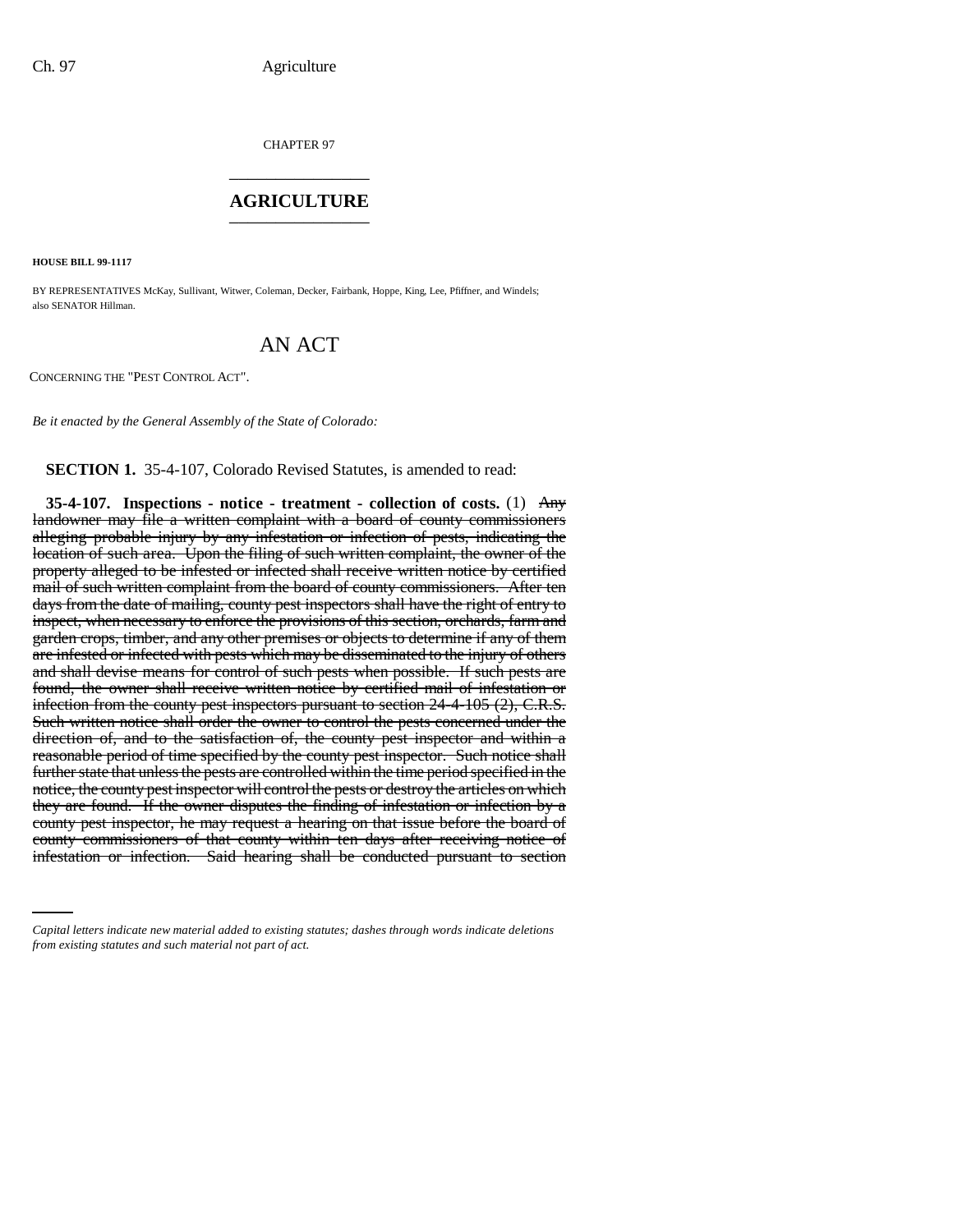## Agriculture Ch. 97

24-4-105, C.R.S., and any owner requesting such a hearing shall not be required to control such pests pending the outcome of the hearing. If the board of county commissioners conducting the hearing finds there is infestation or infection as alleged in the written notice, it shall order appropriate relief. Any relief ordered pursuant to this article shall be at the expense of the owner, but the cost to any one owner of property involved shall not exceed five hundred dollars annually. (a) THE COUNTY PEST INSPECTOR SHALL HAVE THE RIGHT TO ENTER UPON ANY PUBLIC OR PRIVATE PROPERTY DURING REASONABLE BUSINESS HOURS TO INSPECT FOR PEST INFESTATIONS OR INFECTION AND ENSURE COMPLIANCE WITH THE REQUIREMENTS OF THIS ARTICLE AND ANY LOCAL REQUIREMENTS WHEN AT LEAST ONE OF THE FOLLOWING HAS OCCURRED:

(I) THE LANDOWNER OR OCCUPANT HAS REQUESTED AN INSPECTION;

(II) A NEIGHBORING LANDOWNER OR OCCUPANT HAS REPORTED A SUSPECTED PEST INFESTATION OR INFECTION AND REQUESTED AN INSPECTION; OR

(III) AN AUTHORIZED AGENT OF THE COUNTY IN WHICH THE PROPERTY IS SITUATED HAS MADE A VISUAL OBSERVATION FROM A PUBLIC RIGHT-OF-WAY OR AREA AND HAS REASON TO BELIEVE THAT A PEST INFESTATION OR INFECTION EXISTS.

(b) NO ENTRY UPON ANY PROPERTY SHALL BE PERMITTED UNTIL THE LANDOWNER OR OCCUPANT HAS BEEN SENT A NOTIFICATION BY CERTIFIED MAIL TO THE LANDOWNER'S OR OCCUPANT'S LAST-KNOWN ADDRESS, THAT SUCH ENTRY IS PENDING. WHEN POSSIBLE, INSPECTIONS SHALL BE SCHEDULED AND CONDUCTED WITH THE CONCURRENCE OF THE LANDOWNER OR OCCUPANT.

(c) IF, AFTER RECEIVING NOTICE THAT AN INSPECTION IS PENDING, THE LANDOWNER OR OCCUPANT DENIES ACCESS TO THE COUNTY PEST INSPECTOR, THE BOARD OF COUNTY COMMISSIONERS MAY SEEK AN INSPECTION WARRANT ISSUED BY A MUNICIPAL, COUNTY, OR DISTRICT COURT HAVING JURISDICTION OVER THE LAND. THE COURT SHALL ISSUE AN INSPECTION WARRANT UPON PRESENTATION BY THE BOARD OF COUNTY COMMISSIONERS, THROUGH ITS AGENT OR EMPLOYEE, OF AN AFFIDAVIT THAT PROVIDES A SPECIFIC DESCRIPTION OF THE LOCATION OF THE AFFECTED LAND AND SETS FORTH INFORMATION THAT GIVES THE COUNTY PEST INSPECTOR PROBABLE CAUSE TO BELIEVE THAT A PROVISION OF THIS ARTICLE IS BEING OR HAS BEEN VIOLATED AND THE LANDOWNER OR OCCUPANT HAS DENIED ACCESS TO THE COUNTY PEST INSPECTOR. NO LANDOWNER OR OCCUPANT SHALL DENY ACCESS TO SUCH LAND WHEN PRESENTED WITH AN INSPECTION WARRANT.

(d) THE COUNTY PEST INSPECTOR SHALL HAVE THE AUTHORITY TO NOTIFY AND ADVISE THE LANDOWNER OR OCCUPANT IN WRITING BY CERTIFIED MAIL OF THE FINDINGS OF THE INSPECTION. IF SUCH FINDINGS INDICATE A PEST INFESTATION OR INFECTION, SUCH NOTICE SHALL NAME THE PEST, ADVISE THE LANDOWNER OR OCCUPANT TO MANAGE THE PEST, AND SPECIFY THE AVAILABLE CONTROL METHODS OF INTEGRATED PEST MANAGEMENT, INCLUDING MECHANICAL, CHEMICAL, AND BIOLOGICAL METHODS. SUCH NOTICE SHALL INFORM THE LANDOWNER OR OCCUPANT THAT THE STATE FORESTER OR COUNTY EXTENSION OFFICE MAY BE CONSULTED CONCERNING INTEGRATED PEST MANAGEMENT. WHERE POSSIBLE, THE COUNTY PEST INSPECTOR SHALL CONSULT WITH SUCH LANDOWNER OR OCCUPANT IN THE DEVELOPMENT OF A PLAN FOR THE MANAGEMENT OF PEST INFESTATIONS AND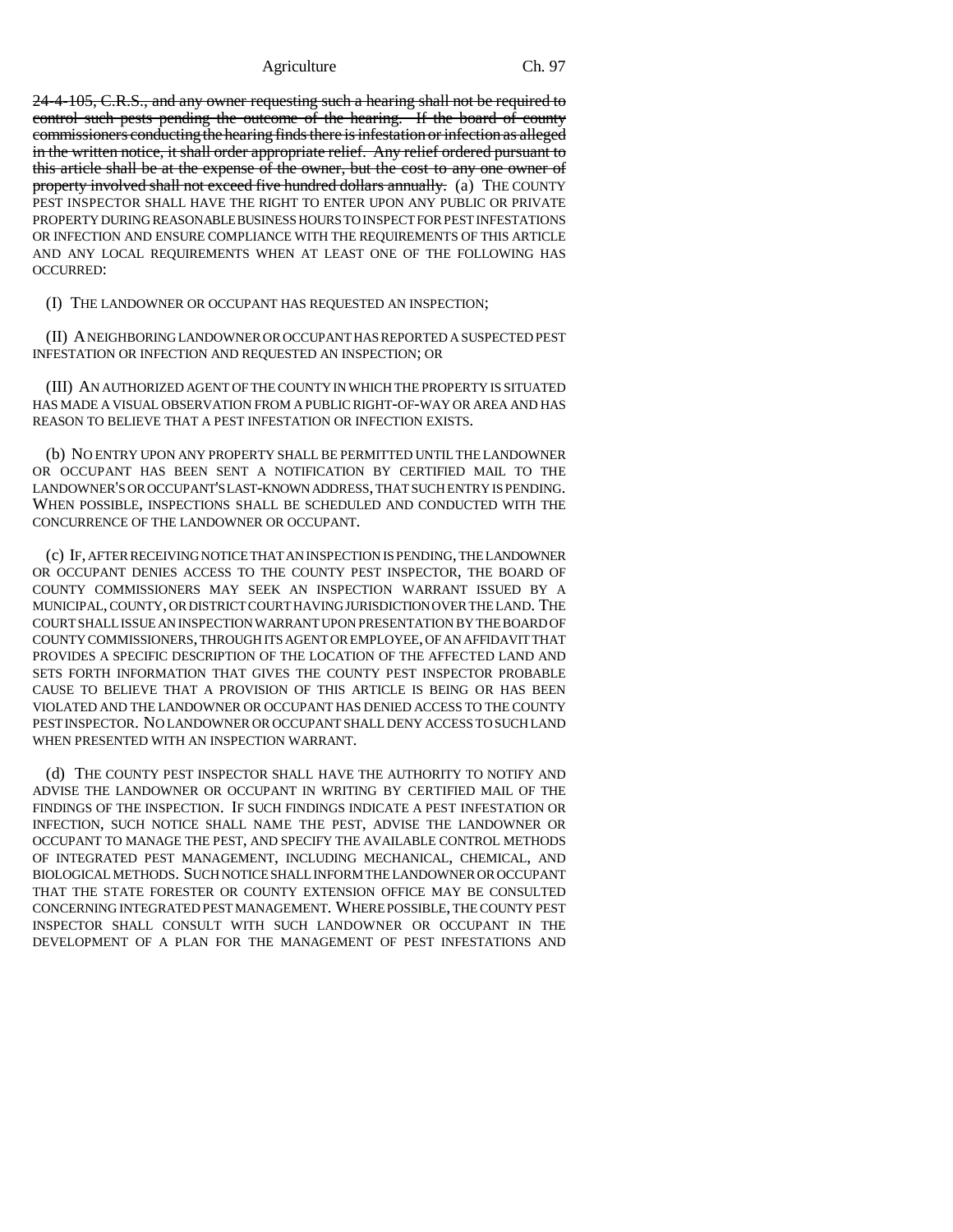INFECTIONS ON THE PREMISES OR LANDS.

(e) WITHIN TEN DAYS AFTER RECEIPT OF NOTIFICATION OF A PEST INFESTATION OR INFECTION, THE LANDOWNER OR OCCUPANT:

(I) SHALL COMPLY WITH THE TERMS OF THE NOTIFICATION;

(II) SHALL ACKNOWLEDGE THE TERMS OF THE NOTIFICATION AND SUBMIT AN ACCEPTABLE PLAN AND SCHEDULE FOR THE COMPLETION OF A PLAN FOR COMPLIANCE; OR

(III) IF THE LANDOWNER OR OCCUPANT DISPUTES THE FINDING OF INFESTATION OR INFECTION BY THE COUNTY PEST INSPECTOR, MAY REQUEST A HEARING BEFORE THE BOARD OF COUNTY COMMISSIONERS OR A PANEL APPOINTED BY THE BOARD. ANY OWNER REQUESTING SUCH A HEARING SHALL NOT BE REQUIRED TO TAKE ACTION TO CONTROL PESTS PENDING THE OUTCOME OF THE HEARING. THE BOARD OF COUNTY COMMISSIONERS CONDUCTING THE HEARING SHALL ORDER APPROPRIATE RELIEF IF IT FINDS THERE IS INFESTATION OR INFECTION AS ALLEGED IN THE WRITTEN NOTICE. ANY RELIEF ORDERED PURSUANT TO THIS ARTICLE SHALL BE AT THE EXPENSE OF THE OWNER, BUT THE COST TO THE OWNER OR OWNERS OF ANY ONE PARCEL, INCLUDING PARCELS CONTIGUOUS THERETO, SHALL NOT EXCEED FIVE THOUSAND DOLLARS ANNUALLY.

(2) When necessary to enforce the provisions of this article, a county pest inspector, after notice of PEST infestation or infection to the owner pursuant to subsection (1) of this section, shall treat to control the pests on plant host material, buildings, or other property. Such treatment shall not be commenced by a county pest inspector pending the outcome of any hearing requested pursuant to subsection (1) of this section. Upon the completion of such work, a statement of the cost and expense thereof ALONG with a description of the property upon which such work was done shall be filed with the board of county commissioners, who shall pay same without unnecessary delay.

(3) Upon payment by the board of county commissioners of any such cost and expense OF TREATING PEST INFESTATION OR INFECTION PURSUANT TO SUBSECTION (2) OF THIS SECTION, it shall make demand in writing upon such owner, in person or by mail addressed to him SUCH OWNER at his OR HER last-known place of residence, for reimbursement to the county for the amount of such cost and expense THE COUNTY'S DIRECT COSTS AND EXPENSES ONLY. NO SUCH WRITTEN DEMAND FOR REIMBURSEMENT OF PEST INFESTATION OR INFECTION COSTS AND EXPENSES SHALL BE IN EXCESS OF FIVE THOUSAND DOLLARS ANNUALLY. Such written notice shall inform such owner that he may OF THE RIGHT TO appear before the board of county commissioners at any meeting thereof, as fixed by law, to be held within the following four months, and be heard as to the amount of such claims. If the claim, as originally demanded by the board or as adjusted upon such hearing, is not paid at the end of such period, the board shall certify such claim to the county treasurer  $\theta$ THE COUNTY IN WHICH THE PROPERTY IS LOCATED. THE COUNTY TREASURER shall add the amount thereof OF THE CLAIM to any taxes due, or to become due, from the owner, and, if not paid in due course, the same shall be collected by the county treasurer as delinquent taxes. THE BOARD OF COUNTY COMMISSIONERS SHALL WORK WITH ANY LANDOWNER TO DEVELOP A PAYMENT SCHEDULE FOR THE COST OF AN